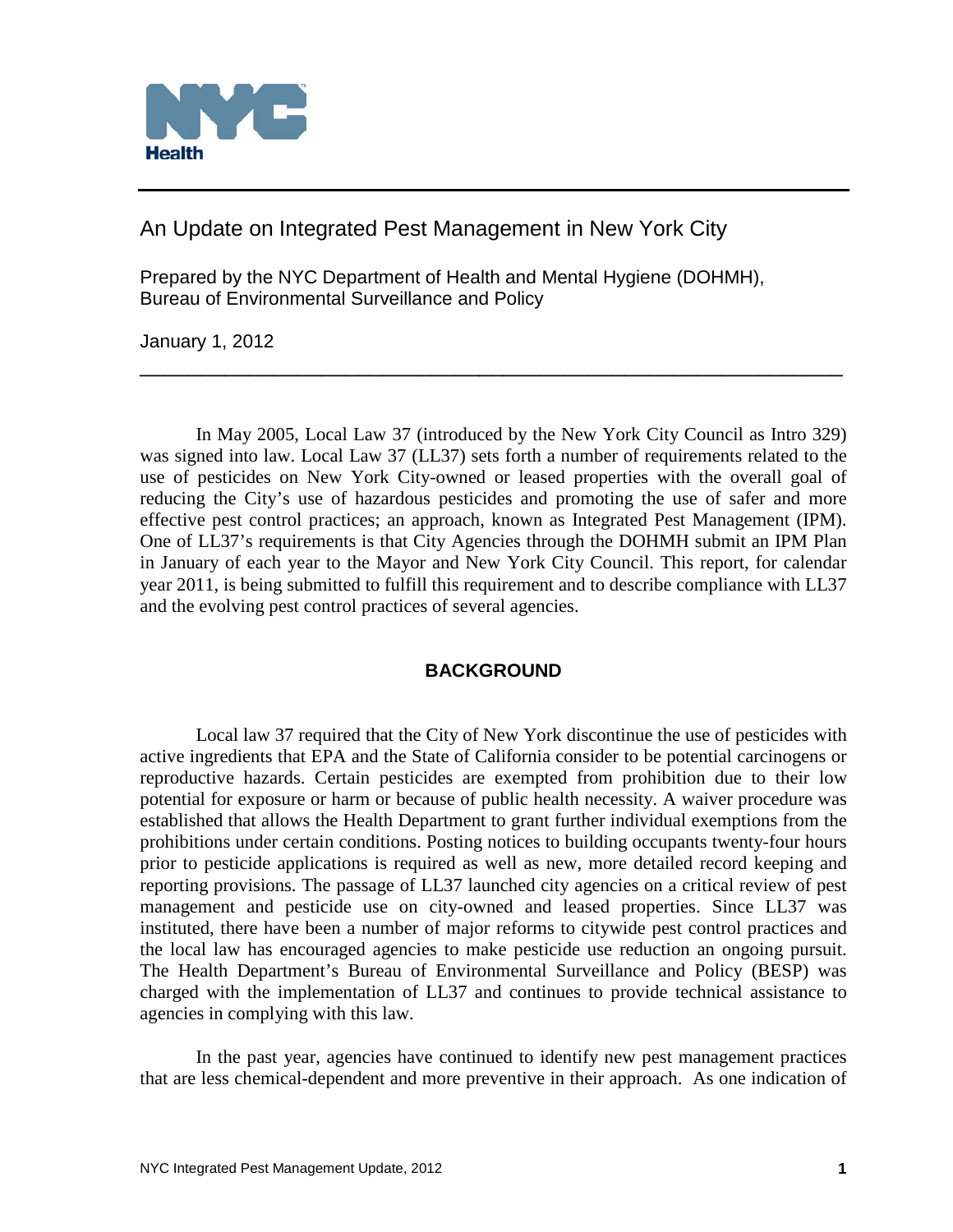this effort, between 2007 and 2010 the amount of pyrethroids and pyrethrins applied by volume has declined by 64%.

New York City agencies address a wide variety of pest control issues in a large number of settings – residential units, institutional settings, parks, schools, offices, highway medians, hospitals, and vacant lots. Agencies continue to build pest management strategies around IPM which focuses primarily on preventing pest infestation through improved sanitation and structural integrity. IPM seeks to use structural and behavioral modification to deny pests the necessities- food, water, means of entry and harborage – that they need to survive. At the same time, "pest-proofing" upgrades the overall structural conditions of housing and workplaces. When physical improvements alone are not enough to address an infestation, IPM also encompasses the judicious use of least hazardous pesticides – such as newer gels and baits, and old standbys like boric acid deployed in new ways. The Health Department will continue to encourage agencies to use pesticides to control infestation only as a last resort and to critically examine all other options prior to engaging in their use.

# **IPM COORDINATION AND PESTICIDE USE MONITORING**

### **Inter-Agency Pest Management Committee**

Local Law 37 established the Pest Management Committee (PMC) as a forum for agencies to share pest management information and strategies and to plan future reductions in pesticide use. The PMC is convened by the Health Department and is made up of representatives from more than 15 municipal agencies and public authorities. This group serves as the city's pesticide and pest management advisory committee, and meets twice annually. This year, the PMC continued its focus on increasing electronic reporting of pesticide use data, the challenges agencies are facing on the prevention and control of bed bugs, and contracting for pest management services. The PMC will continue to assess ways to reduce pesticide exposures and to better communicate with employees and the general public about safe and effective pest control.

### **Agency Pesticide Use Reporting**

Local Law 54 (LL54) of 2007 requires agencies to report their pesticide use to the Health Department to enable it to issue a summary report to the City Council by May of each year for pesticides used in the previous calendar year. The New York City Pesticide Use Reporting System (NYCPURS), created by the Health Department with major enhancements completed in August 2008, has been used by agencies to facilitate this process. Data continues to be imported into NYCPURS from other electronic use systems and agencies are able to generate additional managerial reports in order to better streamline their resources and track pesticide use activities through this system.

In May 2011, the Department issued, in accordance with LL54 of 2007, the fourth public report quantifying municipal agency pesticide use. In 2006, when we began collecting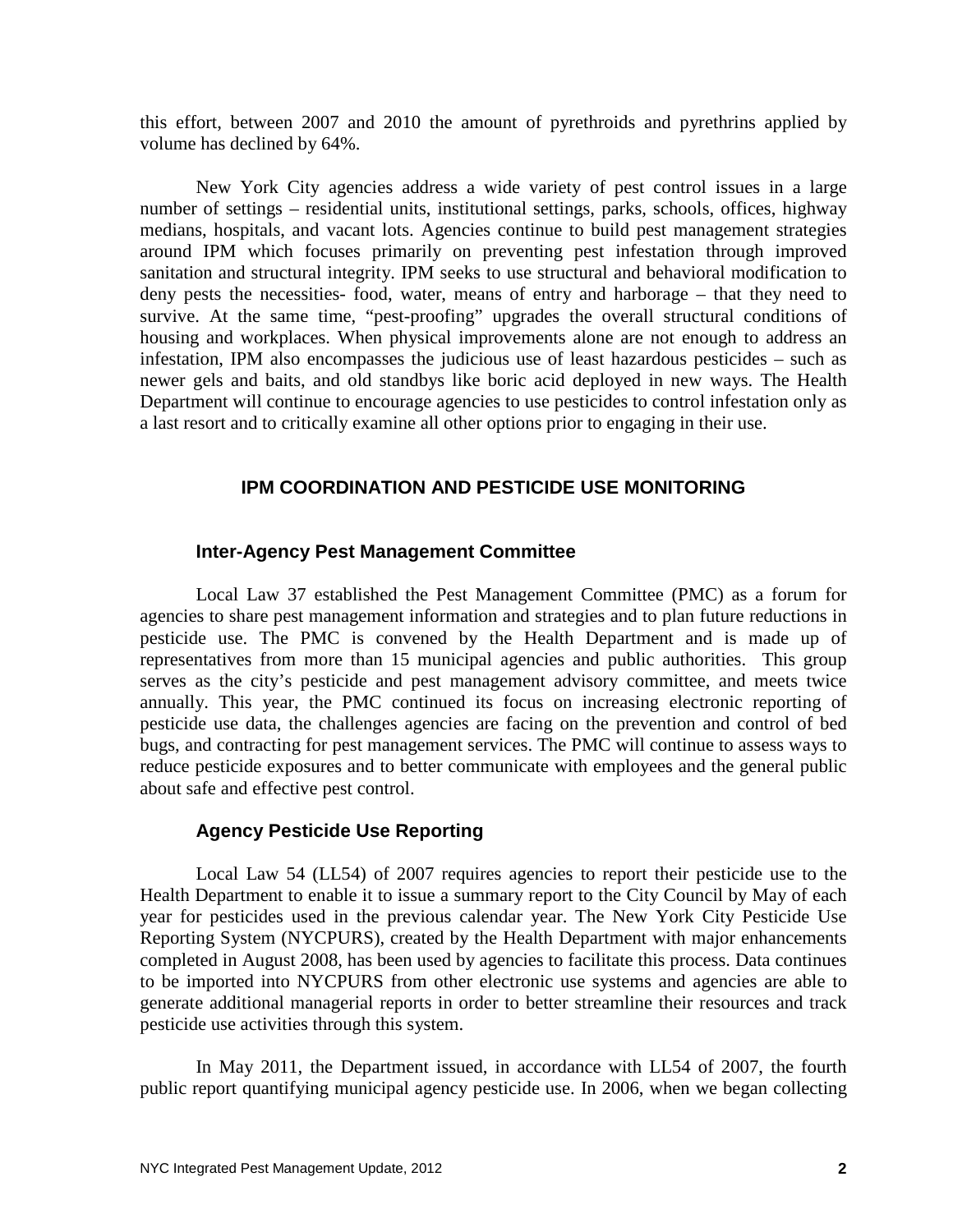data, just three agencies reported in an electronic format that enabled data to be summarized. In 2011 all reporting agencies submitted electronic data. The Department will continue to provide guidance to agencies and their contractors for electronic submission of pesticide use data.

### **LL37 Waiver Review Committee**

The Waiver Review Committee is tasked with evaluating City agency requests for exemptions from pesticide prohibitions. The committee consists of individuals from across the Health Department, including licensed exterminators, health educators, environmental epidemiologists, risk assessors, and entomologists. Each person is trained in IPM principles and practices and on the requirements of LL37.

In 2011, nine new waivers were granted as well as a blanket waiver for baits and gels containing the prohibited active ingredients fipronil and hydramethylnon for the coming year. These gel insecticide baits are non-volatile and are more targeted than broad application pesticides, they contain some of the same active ingredients and work in a similar manner to already exempted containerized insect baits, and in the right circumstances they can be used in a manner that limits the likelihood of human exposure, consistent with the principles of IPM. A list of waivers issued in 2011 is available on our website [\(http://nyc.gov/health/ll37\)](http://nyc.gov/health/ll37).

### **IMPROVED RAT MANAGEMENT**

#### **DOHMH Bronx and Manhattan Rat Initiatives**

In December 2007, a pilot program for the assessment and remediation of neighborhood rat activity was launched in the Bronx by the Health Department's Bureau of Pest Control Services (PCS). Using a rapid inspection approach, called "rat indexing", the Department proactively inspects every property in a neighborhood rather than waiting for complaints to initiate its activity. In January 2010 the program was expanded into Manhattan. In 2011, the Health Department completed a fifth round of indexing inspections in the Bronx and the second round of indexing inspections in Manhattan with approximately 60,000 initial inspections. Failure rates for active rat signs continued to decline in most neighborhoods indexed.

The successful indexing program is now expanding on a limited basis into Queens and Brooklyn. The Health Department has also been evaluating additional targeted rat management strategies that augment indexing by identifying and addressing neighborhoodspecific causes of recalcitrant infestation problems, such as improper garbage management or severely infested sewers or parks. In 2012, the Department will continue to use data to track, evaluate, and refine its rat management efforts.

In 2011 the Health Department continued to evaluate the use of a new stainless steel mesh ("Xcluder" geo mesh) to **prevent rat burrowing in tree pits**. Twelve Manhattan street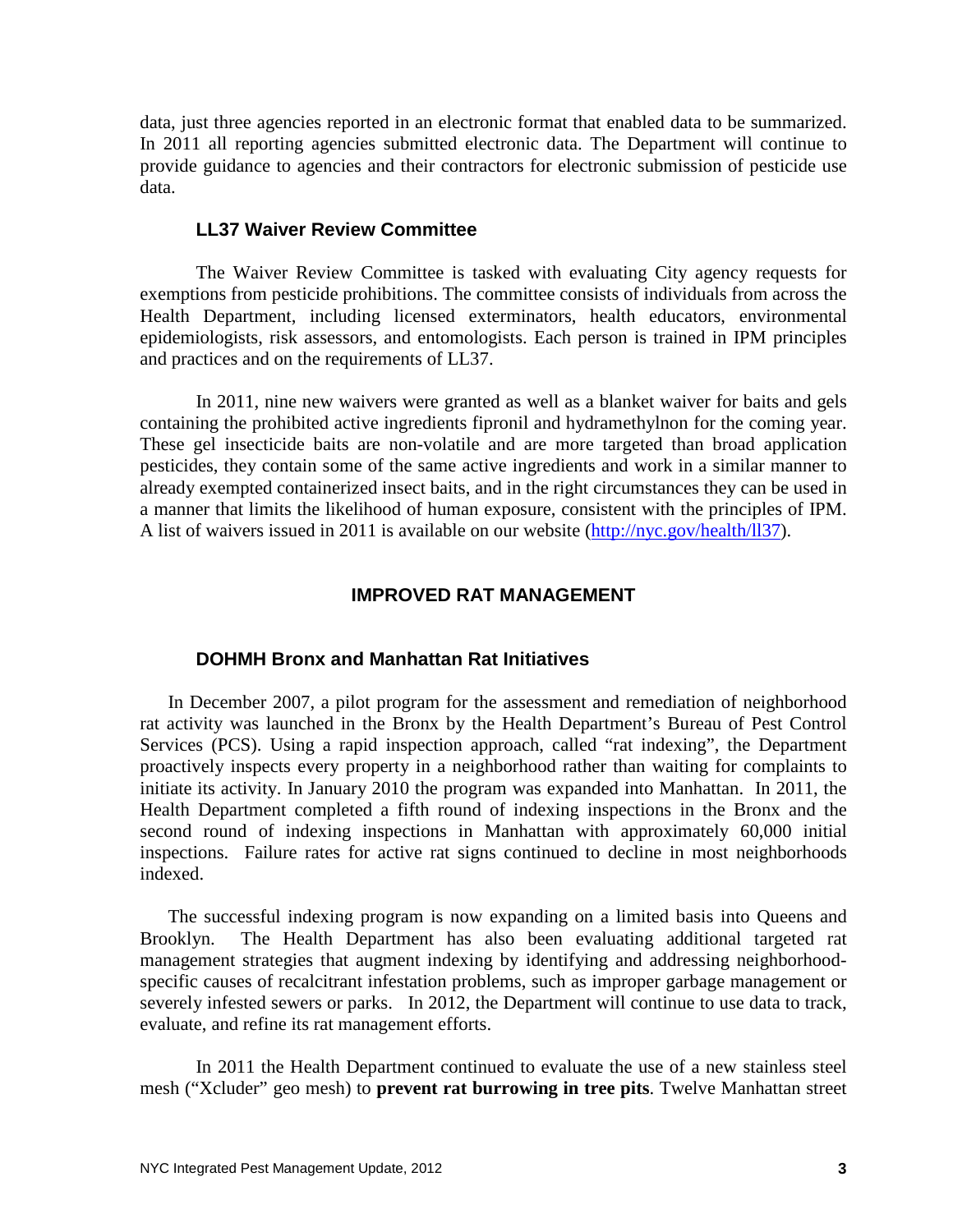trees were included in a study to evaluate efficacy in excluding rats and reducing the need for the use of rodenticides. All twelve trees enrolled in the study continued to be rat free 6 months after installation of the mesh.

### **Training, Education and Information Dissemination**

The Health Department through its **Building Superintendent's Academy** offered free training on Rodent Management in East Harlem and the South Bronx. Training will continue through May 2012. Rodent prevention training is also provided to day cares, neighborhood associations, community gardens and Business Improvement Districts.

The Annual DOHMH 3-day **Rat Academy** met twice in 2011 with 54 attendees representing City Agencies such as Department of Parks and Recreation (DPR), New York City Housing Authority (NYCHA), Department of Citywide Administration Services (DCAS), Department of Homeless Shelter (DHS), Environmental Protection Agency (EPA), New York State Department Environmental Conservation, in addition to private pest professional companies and guests from universities and large corporations (e.g., University of Nebraska, Target Corporation, The Scott's Company and The City of Cambridge, MA.).

In 2011, over 25 training events were conducted with over 400 total participants, mostly representing homeowners, multi-family buildings, neighborhood organizations, urban gardeners and city agencies. Over 250 rodent-resistant trash cans were distributed to training participants as incentives for attending the training.

**The Rat Information Portal (RIP)** [\(http://nyc.gov/rats\)](http://nyc.gov/rats) continues to provide access to detailed information on rat management for tenants, property owners, pest management professionals, community organizations and policymakers. The map and property look-up tool on the portal [\(http://gis.nyc.gov/doh/rip/\)](http://gis.nyc.gov/doh/rip/) was updated in November 2011 to make it easier for consumers to look up recent work on individual properties and to design and export neighborhood maps.

#### **Inter-agency Rat Management Collaborations**

**Department of Parks and Recreation (DPR)** and the Health Department are working together to remediate rat conditions in NYC parks. In 2011, the agencies evaluated risks to non-target park wildlife (hawks and owls) from the use of rodenticide baits. They followed up with trials of rat mitigation techniques that focused on non-chemical controls. This included the installation of additional steel rat-resistant trash cans and solar-powered "Big Belly" trash cans in two Manhattan parks with rat problems and to institute rat control programs that use rat snap traps in tamper-resistant stations instead of rodenticide bait. The "Big Belly" solar trash cans were tested in Manhattan's Thomas Paine Park with a successful reduction in rats. Rat activity was tracked before, during and after the installation of these cans using a 3-way population measurement index: (a) evening rat counts; (b) number of rat visitations to target litter baskets; and (c) the number of active rodent burrows. Measurements were compared for July-October of 2010 and for the same period post-Big Belly installment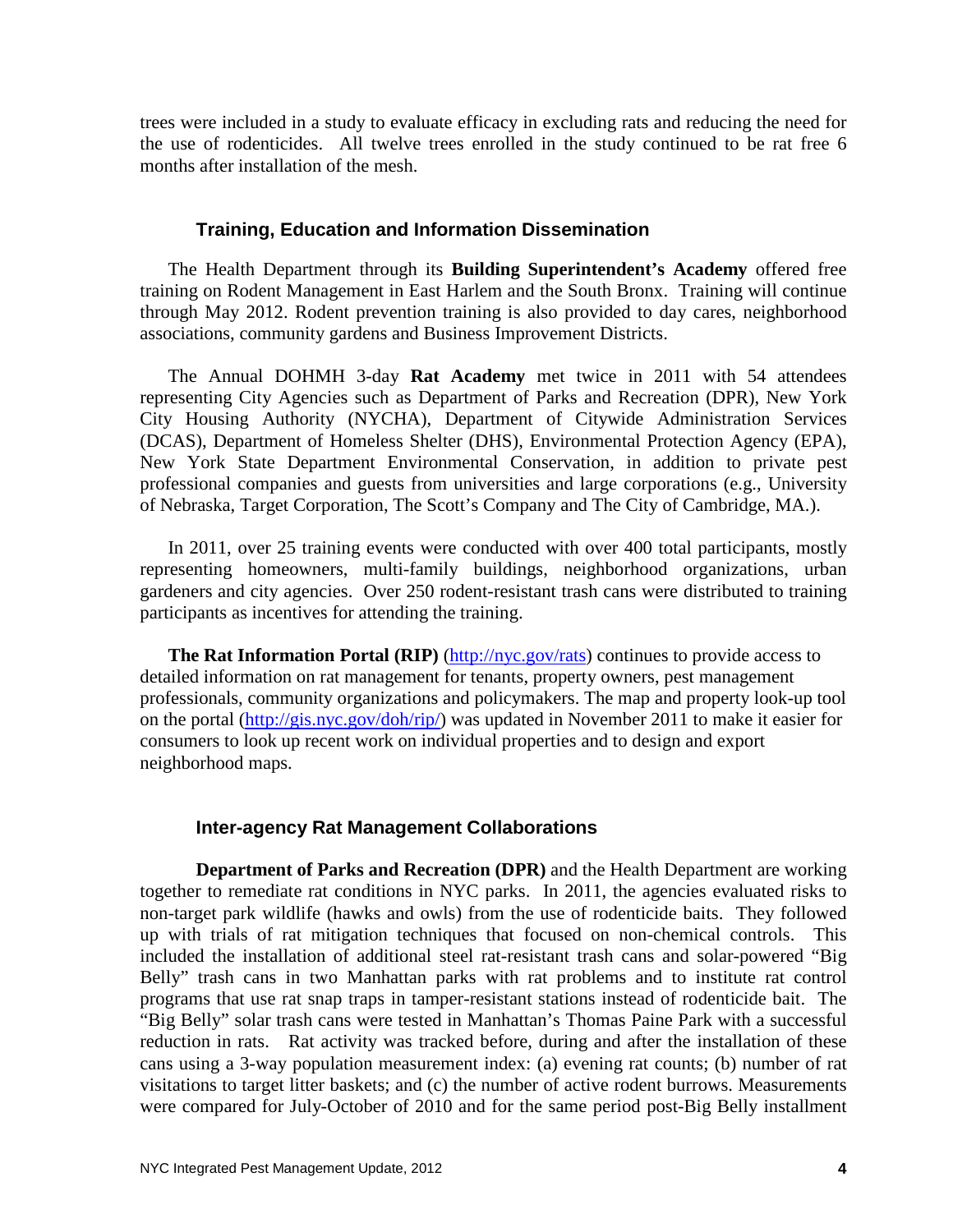(April of 2011). The post treatment index measurement indicated an 81.5% reduction in rat activity—a considerable reduction considering only one-third of the park received a Big Belly can. Snap traps were used in Riverside Park and Central Park to reduce rats in areas where hawks were nesting.

**Central Park Conservancy's** use of snap traps had a significant impact on their rodent populations so that the use of rodenticides was not necessary in the last nine months of 2011. They have established an aggressive approach through their IPM program for controlling rats which focuses mainly on prevention. This is accomplished through their waste management and sanitation practices; establishment of policies and procedures; inspecting, monitoring and establishing tolerance thresholds; pest-proofing measures; and, modification of environmental conditions conducive to targeted pest problems. Detailed records are kept of all activities and are used to assess the program and to comply with regulatory requirements.

**Metropolitan Transportation Authority** (MTA) is working with the Health Department to evaluate and address factors that contribute to the presence of rats within a subway station. These included the use of exclusion techniques for subway platform garbage holding rooms to assist in keeping MTA's platforms rat free.

# **BED BUG PREVENTION AND CONTROL**

In response to the resurgence of bed bugs, the city continues to expand its efforts to address this issue. With funding from the New York City Council, in 2011 **the Health Department** was able to advance the city's efforts in the following ways:

- Developed the **NYC Bed Bug Web Portal**, [www.nyc.gov/bedbugs](http://www.nyc.gov/bedbugs) which was launched in March 2011. The portal provides easily accessible sources of information about bed bugs to the public and links to other useful sites. A variety of guidance documents were completed to enable residents, businesses and institutions to anticipate, discover and rapidly and safety respond to the presence of bed bugs. More information is expected to be added to the portal in the coming year.
- Completed **comprehensive trainings** on detecting bed bug infestations and their prevention and control for **Department of Housing Preservation and Development (HPD)** inspectors, pest management professionals and facility managers of the **New York City Housing Authority (NYCHA)** and key personnel from other agencies.
- Continued to distribute fact sheets and brochures on identifying and responding to bed bugs. To date over 200,000 have been circulated. A detailed guide, "Preventing and Getting Rid of Bed Bugs Safely", completed in 2009, has become the corner stone of the City's bed bug outreach efforts and is now available in English, Spanish, Chinese, Russian, Korean, Haitian Creole and Italian. Several municipalities throughout the country continue to adopt and use this guide in their outreach and education efforts.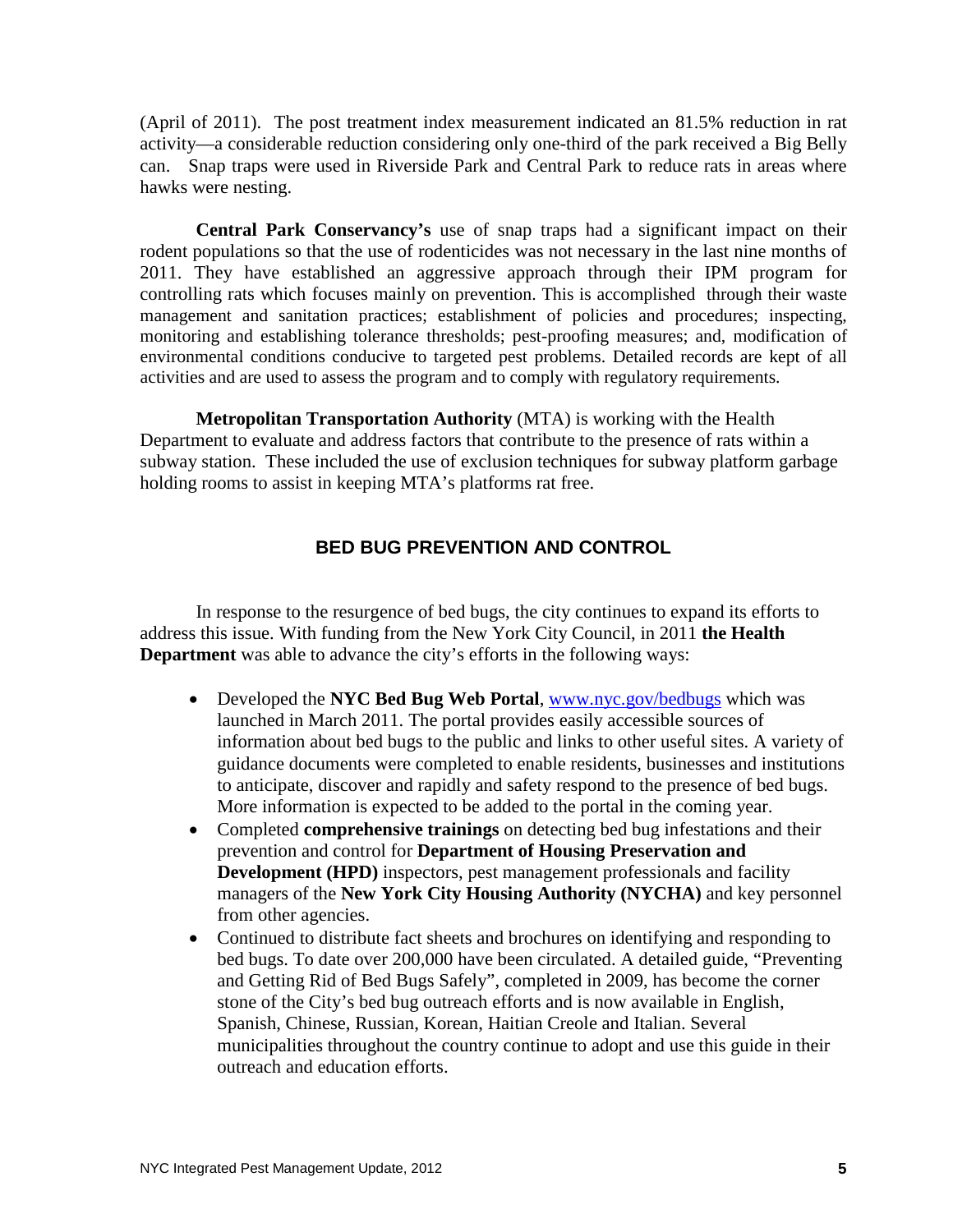### **Department of Housing Preservation and Development (HPD)**

**HPD's Canine Inspection Team** has been established as part of the City's ongoing comprehensive effort to combat bed bug infestations in multifamily residential properties. HPD acquired two bed bug sniffing dogs to join their Division of Code Enforcement that will be working with a team of four inspectors. The two male beagles, Mickey and Nemo, and their handlers received extensive training. The dogs were trained on finding live bed bugs and their viable eggs and the inspectors on identifying all stages of bedbugs, search techniques, working with canines and canine care. Each dog has been assigned to a team of two inspectors, with alternating routes.

Where inspections are carried out by these dogs the inspector must visually confirm the dog's finding by observing a live bed bug or bed bug nymph in order to issue a violation. A visual inspection will still be carried out by the inspector even if the dog does not signal that it detects a bed bug.

HPD collaborated with the Health Department to launch a comprehensive new enhanced enforcement model for **responding to bed bug complaints in residential properties.** The model clarifies building owners' responsibilities to remediate bed bugs and inspect areas around apartments and common area found to have bed bugs.

HPD through its outreach and education program continues to offer an **e-Learning class** about bed bugs, which can be taken at any time on any computer with internet access. The interactive class discusses what bedbugs are, explores myths about bedbugs and provides some information about identifying and eradicating bedbugs.

# **Department of Homeless Services (DHS)**

In 2008 **DHS, the Health Department and Cornell University's Cooperative Extension Program** collaborated on the creation of guidelines for the prevention and management of bed bugs in congregate living environments. These guidelines are available online from the Cornell University's Cooperative Extension Program website, [http://www.nysipm.cornell.edu/publications/bb\\_guidelines/.](http://www.nysipm.cornell.edu/publications/bb_guidelines/) DHS has also implemented protocols to help prevent the spread of bed bugs in its shelters and homes. Shelter operators and their maintenance staff continue to receive training on the appropriate response to bed bugs. Reports of bed bugs may result in isolation of clothing and its separate laundering, thorough inspections, client notification and education, and repeated visits by pest management professionals. The agency continues to circulate among their shelters information on bed bugs.